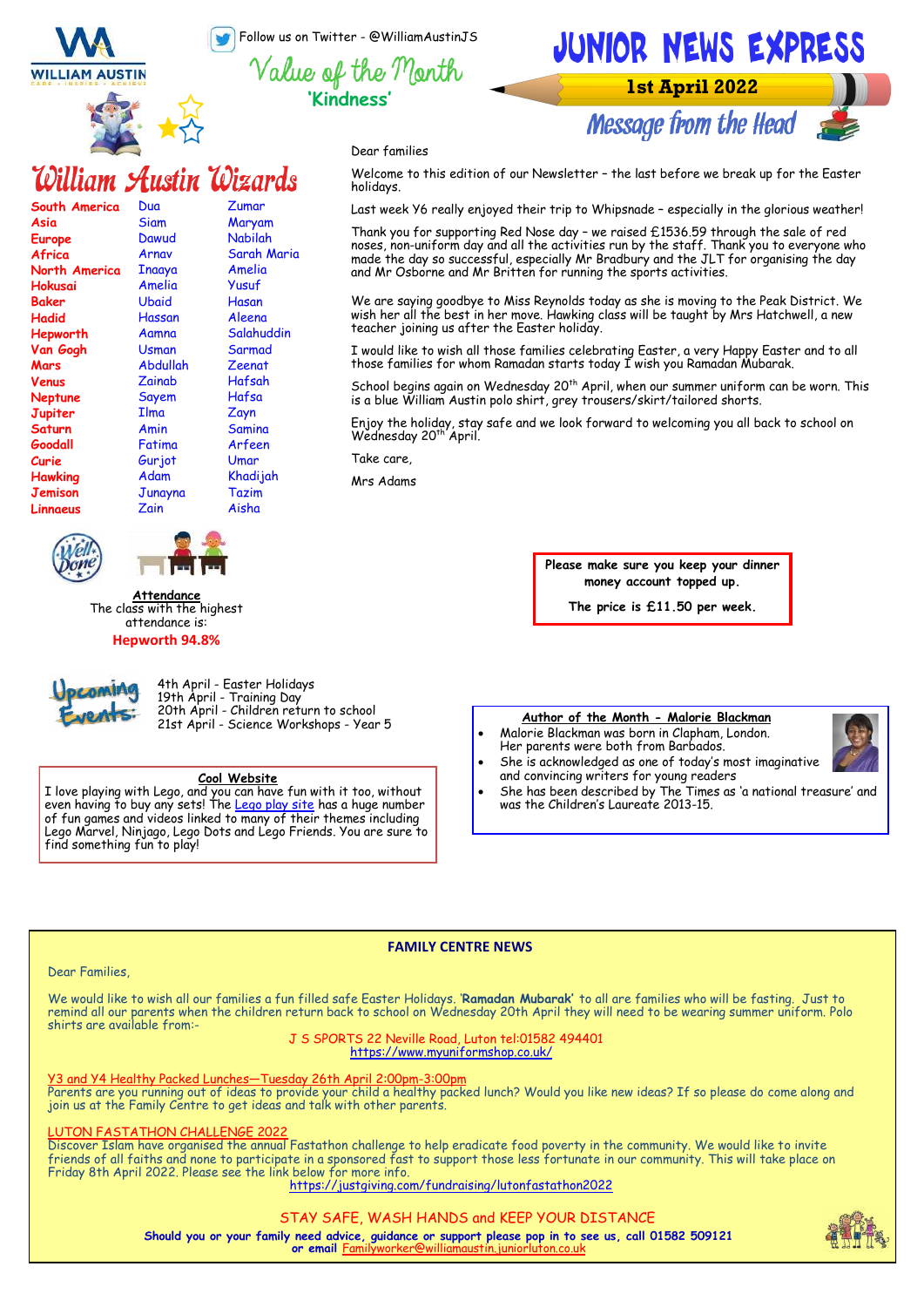## Take a look at this week's **WOW Work!**



 *Maryam (Asia)*



*Aamna (Hepworth)*



*Imaani (Jemison)*



*Makyle (Neptune)*

### **Whipsnade Zoo**

On Wednesday 23rd March, we went on a school trip to Whipsnade Zoo. Once we arrived, we saw some eye-catching animals including chimpanzees, giraffes, lions & extraordinary red pandas. After a while, we are lunch on the grass just across from the butterfly house & the aquarium. During the workshop, we discussed and learnt the adaptations of a giraffe. After discussing the adaptations, we were sent to feel some adaptations of other animals and to answer some questions about why they have these. Lastly, we spoke about what the closest animal is to the giraffe. It was a memorable and fun day! *Isha (Goodall)*

### **Year 5 Cookie Sale**

£41 as a year group. Our favourite part was the parents coming in and buying cookies one after the other. Overall we really enjoyed this experience. *Amaya & Saffa (Jupiter)*







### **Rock Steady Workshop**

Today we went to a workshop. We heard and played an electric guitar, electric drums, keyboard and sang into a microphone. We sang a song called 'We Will Rock You'. It was so much fun! I can't wait to sign up to rock steady. *Safiya (Year 3)*

All children have received a letter to sign up to Rock Steady. There are only 45 places available, so return your letter as soon as possible.









### **Computing– Miss Bridgland**

In computing, everyone has been working hard this term. Back in February, we took part in Safer Internet Day, where we discussed respect and relationships online. Across the school, some brilliant work has been completed. In particular, I have been amazed by the brilliant presentations completed by year 3, which look really professional as well as being incredibly informative. I am looking forward to all the amazing work to come in the Summer Term.

### **Year 3**

This week in Year 3, we have continued with our work on fractions, learning how to find unit and non-unit fractions of an amount. In English, we are nearing the end of our work on non-chronological reports and the teachers are really looking forward to reading all about the new animals the children have created. In Science, we have finished our work on magnets and we have been amazed by the children's enthusiasm and knowledge. For 3d holiday homework, the children will be building models of famous Italian landmarks. We are looking forward to seeing their creative ideas when we return for the Summer term. Have a lovely holiday everyone. *Miss Thingsaker & the Year 3 team*

**Year 4**

Year 4 have worked very hard this half term – we've finished our unit of work on journey stories in English – now we are moving into dilemma stories. Children have had a chance to learn new vocabulary and roleplay a dilemma. We will start off the summer term continuing our dilemma stories and writing our own. In maths, we will continue our decimals learning. Please continue to encourage the children to read on MyOn and to use TTRS to perfect their multiplication skills. We thank you for all your support this half term. Have a wonderful break. *Mr Patel and the Year 4 Team*

**Year 5** Year 5 have worked extremely hard this half term – we've finished our unit of work on persuasion in English – I'm sure you have tasted our mouthwatering cookies by now, did the packaging persuade you? We will start off the summer term with explanation texts based around space and for maths we will be starting our work on decimals and percentages. Please continue to encourage the children to read on MyOn and to use TTRS to perfect their multiplication skills. We thank you for all your support this half term. Have a wonderful break. *Mrs Hussain and the Year 5 Team* **Year 6**

Year 6 have enjoyed a fun and productive half term. Last week, we visited Whipsnade Zoo; children enjoyed seeing a variety of animals and thinking about their adaptations and classification. We took part in a fascinating workshop where we got to handle lots of skeletons, taxidermized animals and furs. In science, we have been observing bread over time to see the effects of microorganisms upon it; this week we have been using microscopes and writing up our findings. We encourage children to continue reading and revising the maths we done this year over the Easter holidays in preparation for the upcoming SATs exams. Have a lovely break with your families. *Mr Gilligan and the Year 6 team.* 

We really enjoyed the bake sale. This is because we got to make the cookies and raised